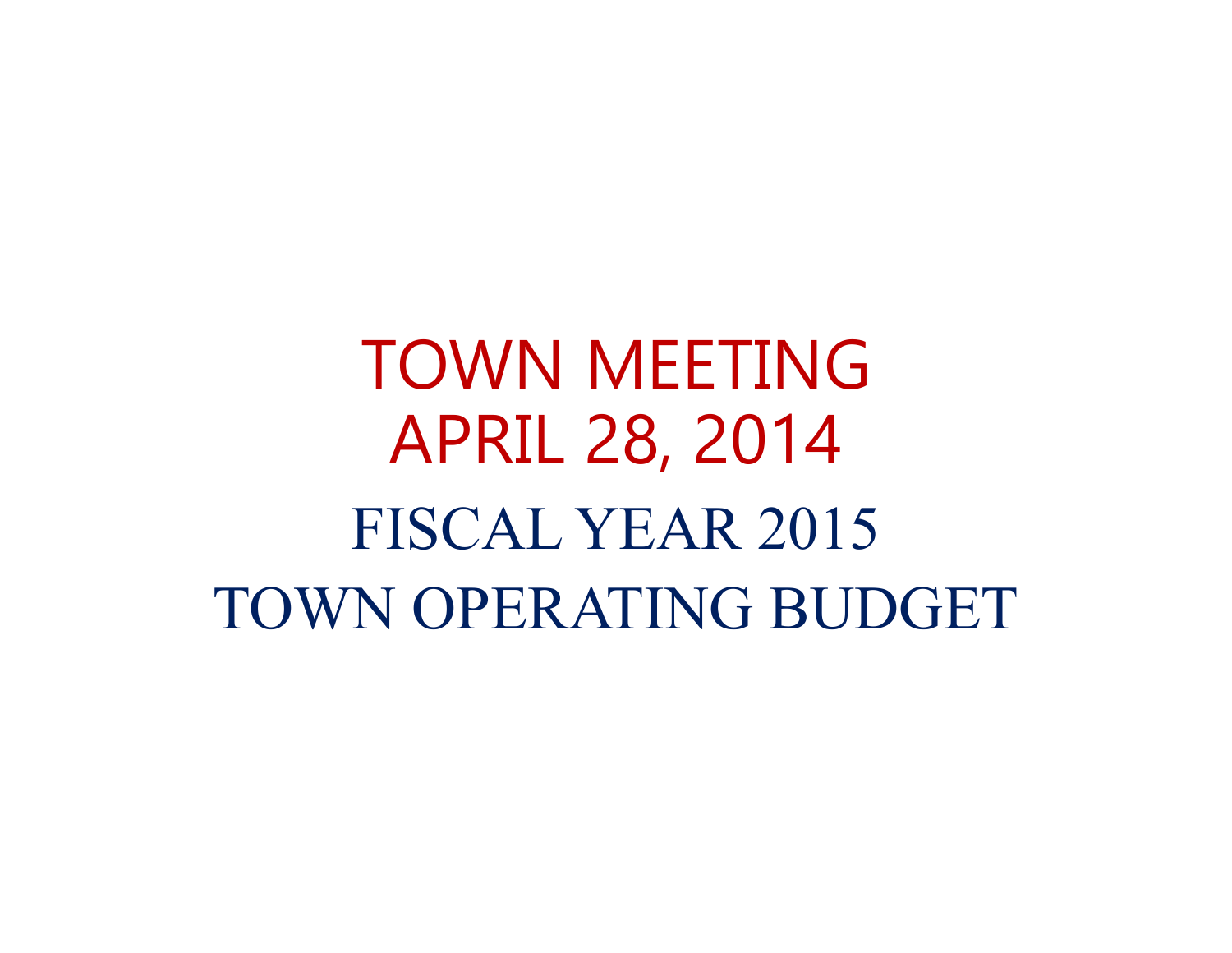# BREAKDOWN OF PROPOSED BUDGET

| <b>Function</b>                                                                                                                                                                                                               | FY 2014<br>Appropriation                                                                                                                    | FY 2015<br><b>Proposed</b>                                                                                                  | <b>Dollar</b><br>Change                                                                                    | <b>Percent</b><br><b>Change</b>                                |
|-------------------------------------------------------------------------------------------------------------------------------------------------------------------------------------------------------------------------------|---------------------------------------------------------------------------------------------------------------------------------------------|-----------------------------------------------------------------------------------------------------------------------------|------------------------------------------------------------------------------------------------------------|----------------------------------------------------------------|
| <b>General Government</b><br><b>Land Use Departments</b><br><b>Protection Persons &amp; Property</b><br>Department of Public Works<br><b>Library and Citizens Services</b><br><b>Debt Service</b><br><b>Employee Benefits</b> | 1,746,272<br>\$<br>404,148<br>\$<br>3,118,168<br>\$<br>2,036,669<br>\$<br>1,606,721<br>$\mathfrak{L}$<br>1,532,019<br>\$<br>3,092,424<br>\$ | 1,762,762<br>\$<br>407,038<br>\$<br>3,283,910<br>\$<br>2,042,784<br>\$<br>1,633,141<br>\$<br>1,418,721<br>\$<br>\$3,171,724 | 16,490<br>\$<br>\$<br>2,890<br>165,742<br>\$<br>\$<br>6,115<br>\$<br>26,420<br>\$(113,298)<br>79,300<br>\$ | 0.94%<br>0.72%<br>5.32%<br>0.30%<br>1.64%<br>$-7.40%$<br>2.56% |
| <b>Municipal Government Total</b>                                                                                                                                                                                             | \$13,536,421                                                                                                                                | \$13,720,080                                                                                                                | \$183,659                                                                                                  | 1.35%                                                          |
| Nashoba Technical High<br><b>Groton Dunstable Schools</b>                                                                                                                                                                     | \$<br>468,592<br>\$16,352,324                                                                                                               | \$<br>572,775<br>\$17,756,023                                                                                               | 104,183<br>\$<br>\$1,403,699                                                                               | 22.23%<br>8.58%                                                |
| <b>School Department Total</b>                                                                                                                                                                                                | \$16,820,916                                                                                                                                | \$18,328,798                                                                                                                | \$1,507,882                                                                                                | 8.96%                                                          |
| <b>TOTAL FY 2015 BUDGET</b>                                                                                                                                                                                                   | \$30,357,337                                                                                                                                | \$32,048,878                                                                                                                | \$1,691,541                                                                                                | 5.57%                                                          |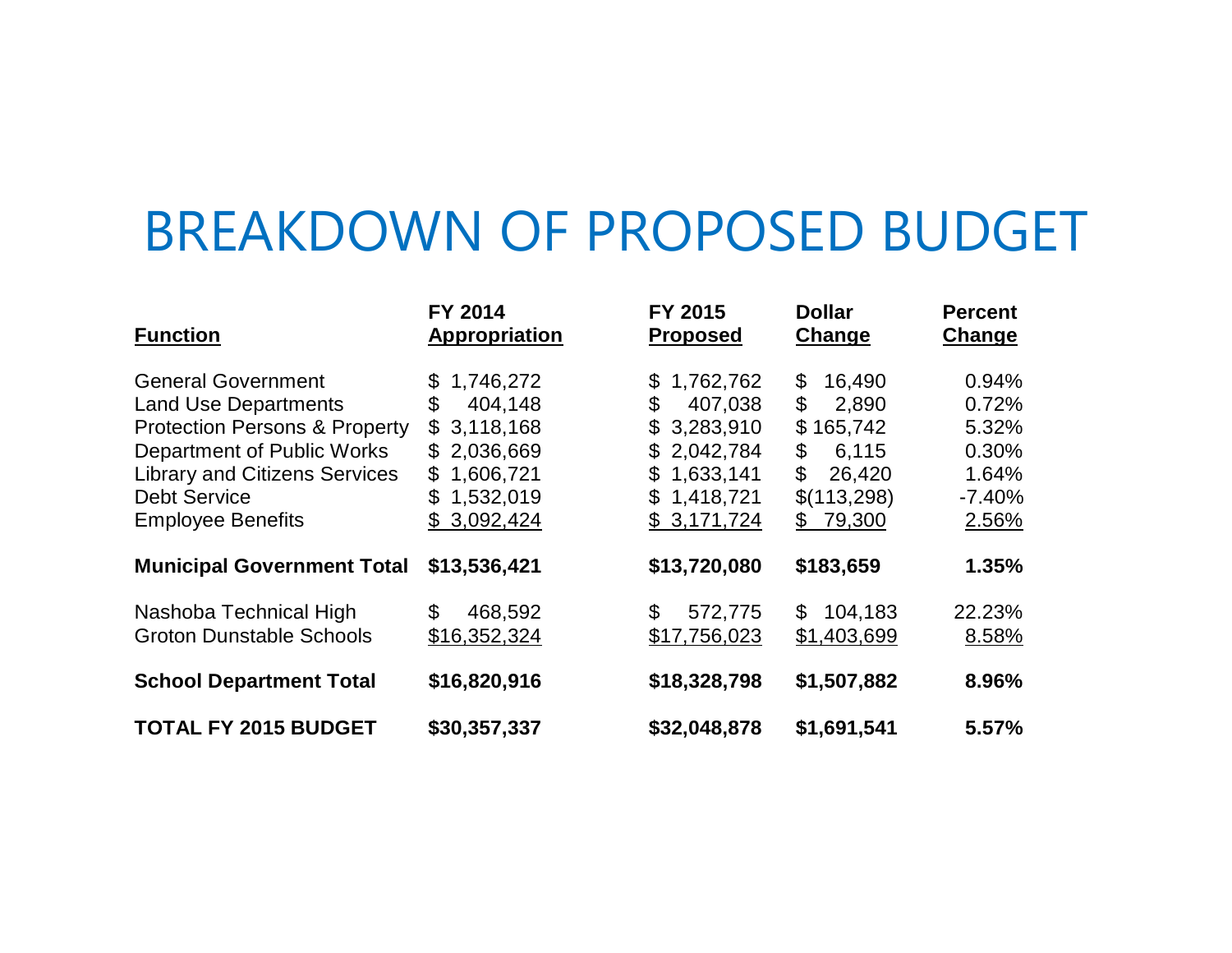# FUNDING GROTON-DUNSTABLE REGIONAL SCHOOL BUDGET REQUEST

- TOWN MANAGER'S ORIGINAL BUDGET \$377,975
- REDUCTIONS IN THE MUNICIPAL BUDGET \$300,000
- **FIRE STATION CONSTRUCTION DEBT EXCLUSION \$400,000**
- UNEXPENDED TAX CAPACITY \$325,724
- **TOTAL ASSESSMENTREQUEST \$1,403,699**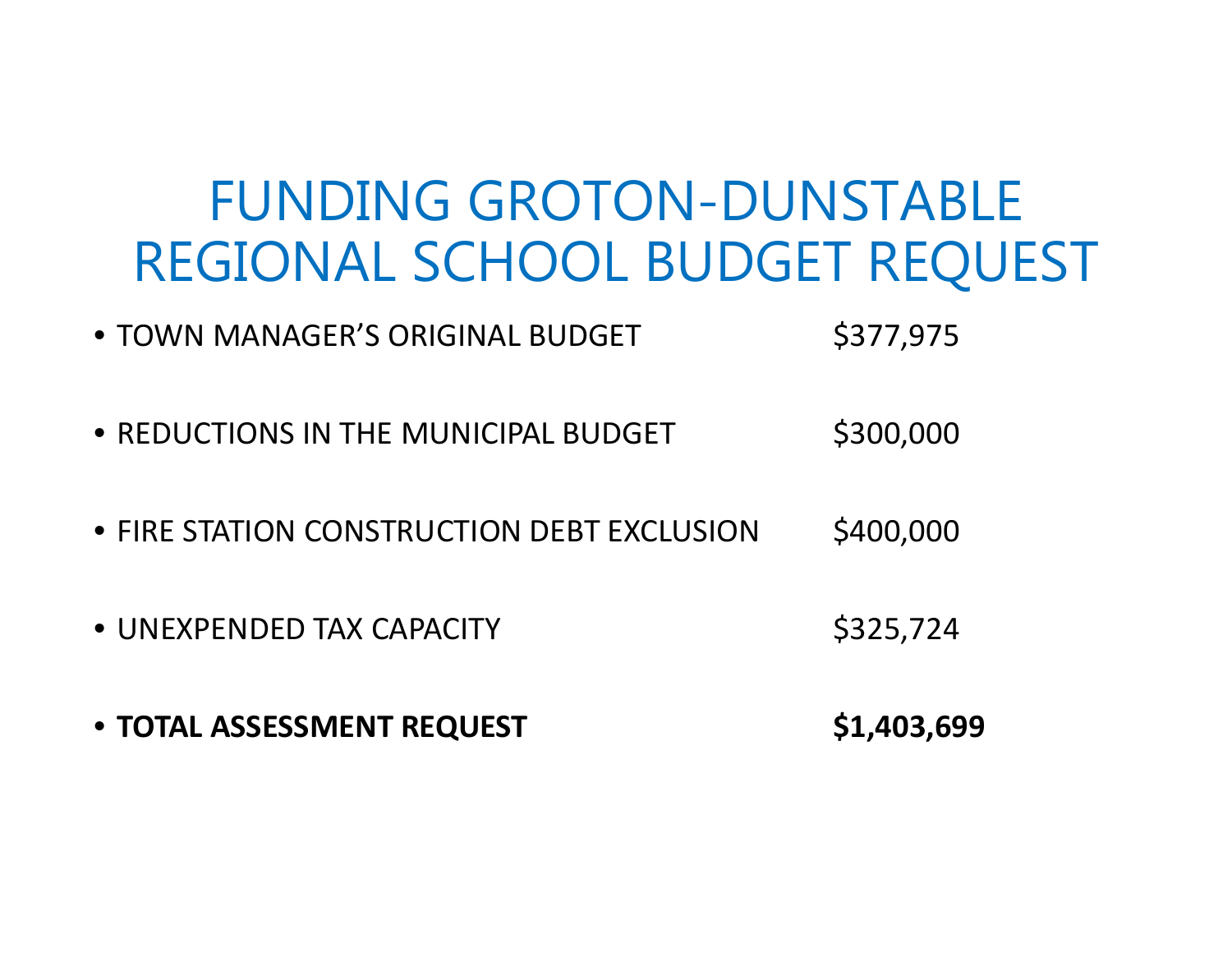#### HIGHLIGHTS OF MUNICIPAL BUDGET

- **ALL UNION CONTRACTS ENTER THE THIRD YEAR OF THREE YEAR DEALS. THE CONTRACTS CALL FORA 2% WAGE ADJUSTMENT AND WE ARE RECOMMENDING THE SAME FOR THE THREE REMAINING BYLAWEMPLOYEES. FY 2015 IMPACT IS \$158,834.**
- **FISCAL YEAR 2015 IS THE SECOND YEAR OF THE EMPLOYEE PERFORMANCE INCENTIVE PROGRAM WITH A FY 2015 IMPACT OF \$34,018.**
- **FISCAL YEAR 2015 PROPOSED OPERATING BUDGET FULLY FUNDS POLICE WAGES, FIRE WAGES AND COMMUNICATION WAGES AT THE BEGINNING OF THE FISCAL YEAR, INSTEAD OF REQUESTING RESERVE FUND TRANSERS OR LINE ITEM TRANSFERS DURING THE YEAR.**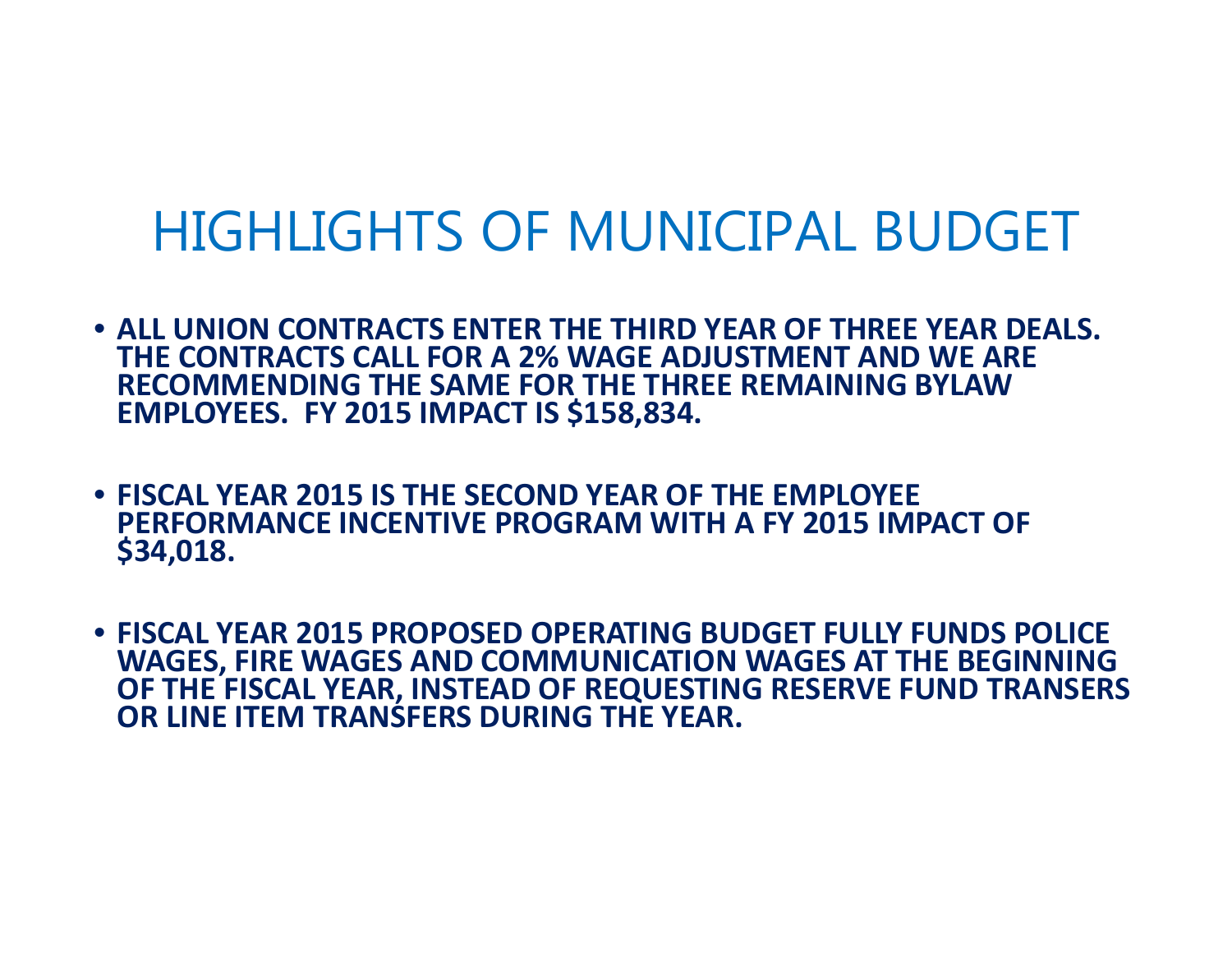# HIGHLIGHTS OF MUNICIPAL BUDGET

- **HEALTH INSURANCE RATES DECREASED BY 1% PERCENT, WHILE COUNTY RETIREMENT INCREASED BY 5.8% AND MEDICARE INCREASED BY 7%.**
- **NASHOBA TECH ASSESSMENT INCREASED BY 22.23% BASED ON INCREASED ENROLLMENT OF GROTON STUDENTS.**
- **ADDITIONAL VAN FOR THE SENIOR CENTER – FULLY REIMBURSED BY THE COMMONWEALTH.**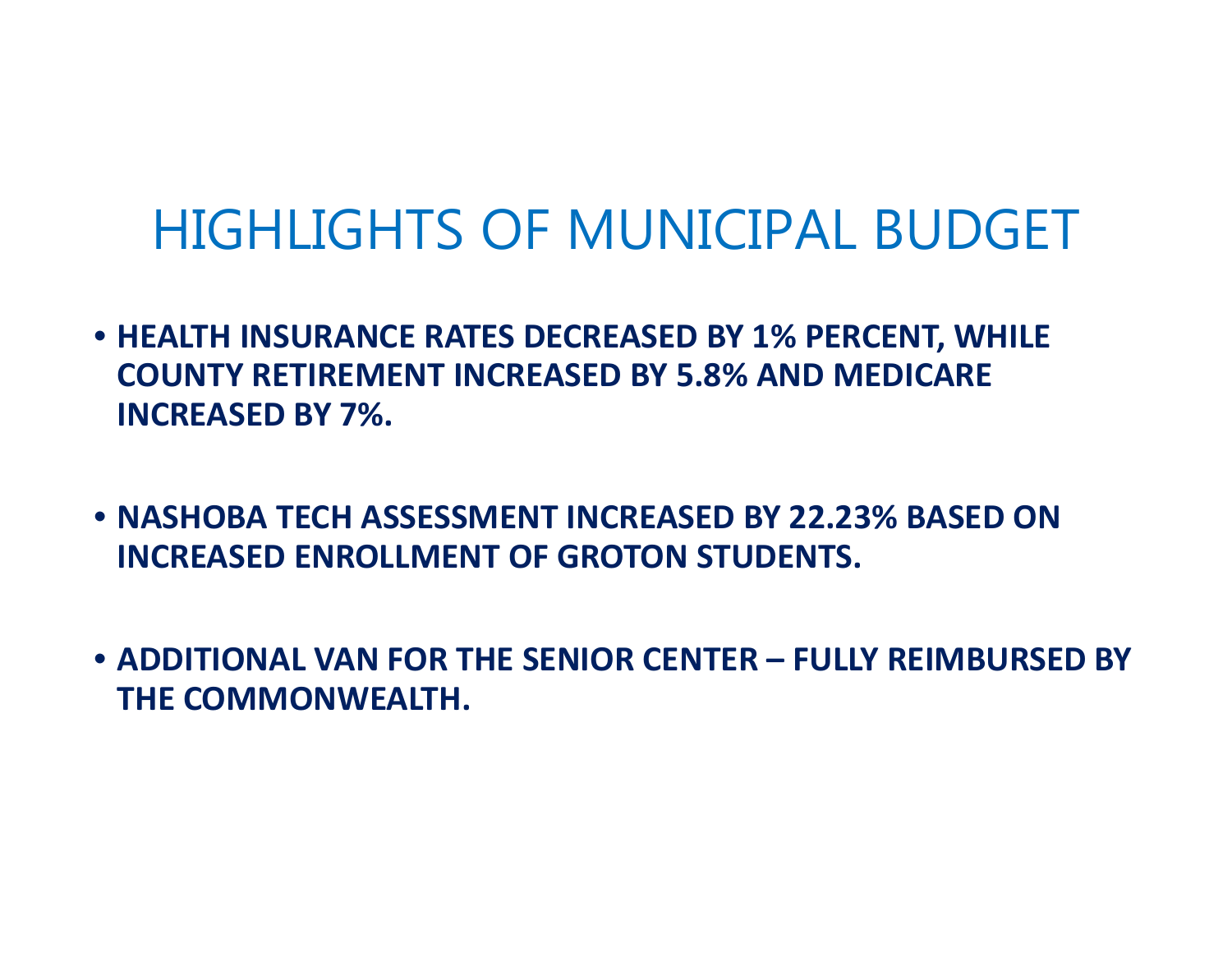# HIGHLIGHTS OF MUNICIPAL BUDGET

• **CAPITAL BUDGET REQUESTS \$635,190, OF WHICH \$280,000 COMES FROM AMBULANCE REVENUE TO PURCHASE A NEW AMBULANCE AND THE REMAINING \$355,190 WILL BE APPROPRIATED FROM THE CAPITAL STABLIZATION FUND.**